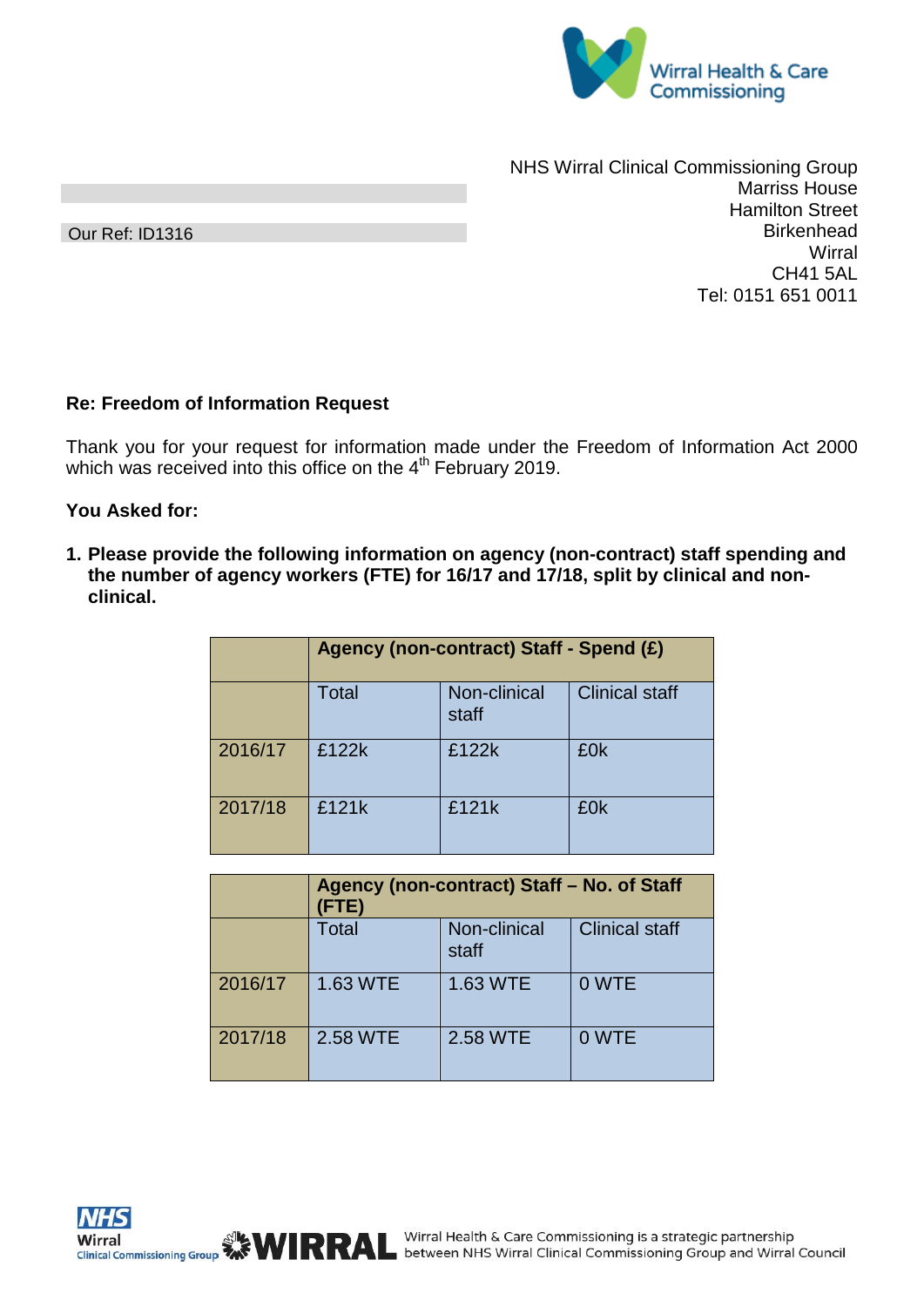2. **Based on the clinical agency spend and staffing numbers provided above, please provide a further breakdown by the following clinical staffing categories.**

| Clinical Staff Only - Agency (non-contract) Staff - Spend (£) |                                                     |               |                                                       |                |              |
|---------------------------------------------------------------|-----------------------------------------------------|---------------|-------------------------------------------------------|----------------|--------------|
|                                                               | Locum<br><b>Doctors</b><br>(including<br>Locum GPs) | <b>Nurses</b> | AHP <sub>s</sub> &<br><b>Health</b><br><b>Science</b> | Social<br>Care | <b>Other</b> |
| 2016/17                                                       |                                                     |               |                                                       |                |              |
| 2017/18                                                       |                                                     |               |                                                       |                |              |

Not applicable as NHS Wirral Clinical Commissioning Group does not have a clinical agency spend.

| Clinical Staff Only - Agency (non-contract) Staff - No. of Staff (FTE) |                                                  |               |                                     |                    |              |
|------------------------------------------------------------------------|--------------------------------------------------|---------------|-------------------------------------|--------------------|--------------|
|                                                                        | <b>Locum Doctors</b><br>(including<br>Locum GPs) | <b>Nurses</b> | <b>AHPs &amp; Health</b><br>Science | <b>Social Care</b> | <b>Other</b> |
| 2016/17                                                                |                                                  |               |                                     |                    |              |
| 2017/18                                                                |                                                  |               |                                     |                    |              |

Not applicable as NHS Wirral Clinical Commissioning Group does not have a clinical agency spend.

## 3. **Please state the number of temporary staffing agencies the CCG engaged with in 17/18?**

NHS Wirral Clinical Commissioning Group engaged with five agencies in 2017/18.

4. **Please list the name of the top five agencies for spend on agency staff across all staffing groups in 17/18. Please provide the total spend in 17/18 towards each named agency.**

| Name of agency             | Total Spend 17/18 |  |
|----------------------------|-------------------|--|
| Kilenna                    | £38,219.88        |  |
| <b>Axon Resourcing</b>     | £36,000.00        |  |
| <b>Sellick Partnership</b> | £19,452.93        |  |
| Castlefield                | £15,279.60        |  |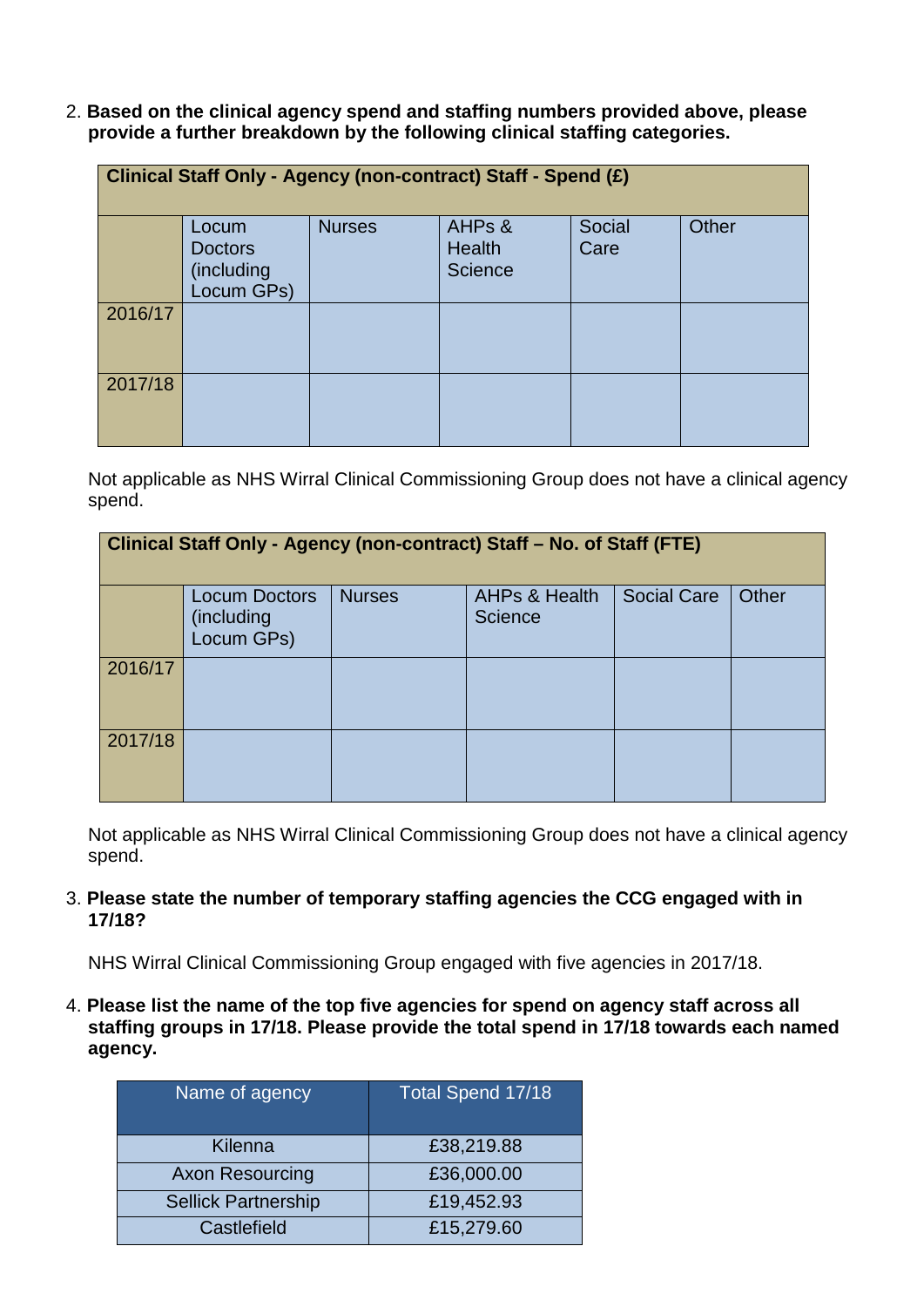| £12,354.03<br>Venn Group |
|--------------------------|
|--------------------------|

5. **Does the CCG use or have access to a bank for the supply of temporary workers? (A staff bank is the utilisation of internal staff, often seen as an alternative to agency staff. These workers can be substantive workers, working additional shifts or purely contracted on the CCG staff bank).**

NHS Wirral Clinical Commissioning Group does not have access to a staff bank.

6. **If answered yes to Q5, is this the CCGs own bank or a shared resource across other organisations? Please provide further details**.

Not applicable.

7. **If answered yes to Q5, please provide details of the number of bank staff (FTE) and the total spend on bank workers in 17/18.**

|                                               | <b>Total</b> | Non-clinical staff | <b>Clinical staff</b> |
|-----------------------------------------------|--------------|--------------------|-----------------------|
| <b>Bank Staff</b><br>Spend<br>$17/18$ (£)     |              |                    |                       |
| Number of<br><b>Bank staff</b><br>(FTE) 17/18 |              |                    |                       |

Not applicable

8. **Does the CCG use Direct Engagement to employ temporary staff? (This is where the CCG books a worker through an approved agency, but the CCG contracts directly with the worker and processes their payroll either via PAYE or as a limited company).**

NHS Wirral Clinical Commissioning Group does not use Direct Engagement to employ temporary staff.

9. **If answered yes to Q8, please provide details of the number of staff (FTE) contracted through a Direct Engagement model.**

|                                                                              | <b>Total</b> | Non-clinical staff | <b>Clinical staff</b> |
|------------------------------------------------------------------------------|--------------|--------------------|-----------------------|
| <b>Directly</b><br>Engaged<br>Temporary<br><b>Staff Spend</b><br>$17/18$ (£) |              |                    |                       |
| Number of<br><b>Directly</b><br>Engaged<br>staff (FTE)<br>17/18              |              |                    |                       |